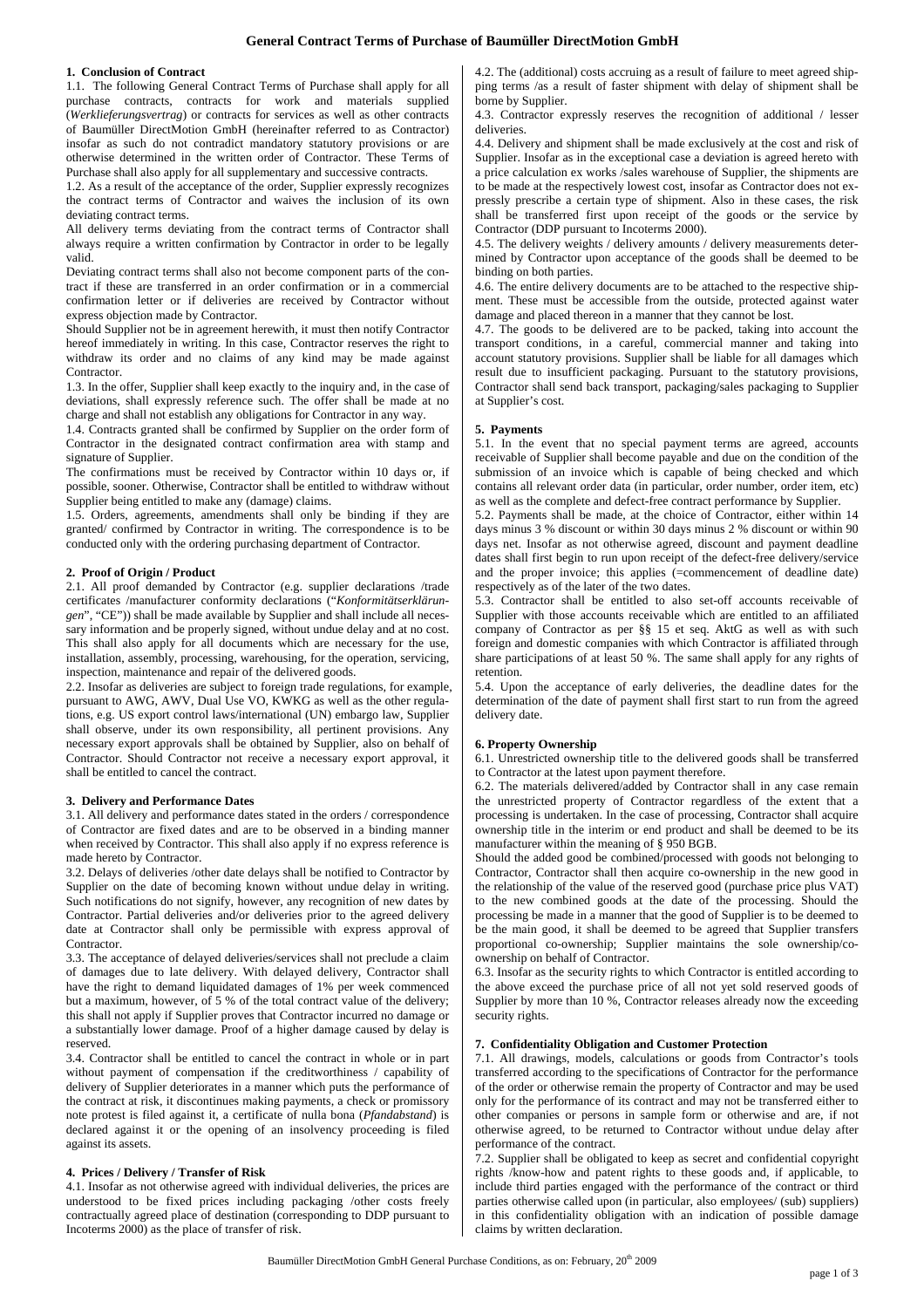7.3. Supplier may only advertise with its business relationship to Contractor or its affiliated companies after prior written approval of Contractor.

#### **8. Third Party Protected Rights**

8.1. Supplier guarantees and assures that, by the use and the sale of the delivered goods, rights of third parties, in particular, protected rights are not infringed and shall indemnify Contractor from all claims of third parties which result from any protected rights infringement upon first demand and shall reimburse any costs accruing to Contractor or its customers, including all legal and adviser costs/other costs in connection therewith.

8.2. Contractor is not obligated to judicial clarification of the alleged right infringement but can instead, with maintenance of all claims for performance and reimbursement of damages, immediately discontinue the sale of the goods related to the alleged infringement of protected rights.

8.3. Contractor shall be entitled, at the cost of Supplier, to take action to obtain the approval for the use of the respected delivery goods from the entitled person, unless this would be associated with unreasonably high costs for Supplier.

#### **9. Liability for Defects**

9.1. The warranty period shall be 24 months as of commencement of operation of Contractor products with Supplier of the total machine / total system; the warranty period shall be a maximum period of 36 months as of the delivery by Supplier. In the case that an acceptance is agreed, this shall be authoritative.

The running of the warranty period shall be interrupted by the written objections of defects.

After acceptance of the remedy/cure, the above-named period for this service (= remedied or successively delivered parts) shall begin to run anew; the same shall apply for the discontinuation of unsuccessful negotiations.

In addition, Supplier declares its readiness, in the event of plausibly stated objections to defects, to grant, a reasonable warranty period extension without undue delay.

9.2. In urgent cases or if Supplier, in spite of demand to warranty performance with risk, is in default and does not perform its obligations within a fixed term stated by Contractor, Contractor can undertake the necessary measures itself at the cost of Supplier and notwithstanding its (continuing) warranty obligation.

With latent defects, Contractor reserves the right to also demand reimbursement of the costs accruing up until the discovery of the defect.

9.3. The return of goods objected to shall occur exclusively at the cost and risk of Customer; this shall include also the costs for installation/disassembly, return transport and personnel costs also with end customers of Contractor locally. Insofar as not otherwise regulated in the individual contract, the statutory provisions shall apply supplementarily.

9.4. The rights with recourse of the recipient/entrepreneur pursuant to §§ 478, 479 BGB and the presumption regulation pursuant to § 476 BGB shall be rights to which Contractor shall still be entitled also in case that **no** sale of consumer goods exists.

### **10. Quality Control**

10.1. Supplier shall undertake respective quality controls which are appropriate in terms of type and scope to reflect the newest state of the art and, upon demand by Contractor, shall prove the existence thereof. If appropriate, the Contract parties shall conclude a respective quality control agreement supplementary to these present provisions.

Supplier shall assume full responsibility for all delivered items, parts/products and shall, in addition, guarantee the total workability thereof as well as the existence of the fitness for the agreed purpose and/or the suitability of the parts manufactured and delivered by Supplier for use by Contractor. Supplier shall be obligated to contribute its knowledge in the processing and manufacturing and application of the parts delivered by it for Contractor. This shall include the readiness to evaluate a construction of Contractor.

Supplier shall notify Contractor with regard to all modifications, circumstances and actions which are material for quality control measures. This shall also apply for knowledge which is first gained after delivery which includes, however, fundamental factors for Contractor in its quality control.<br>10.2. The specifications of the delivery/service are set forth in the

The specifications of the delivery/service are set forth in the individual or framework contracts and the observance thereof is guaranteed by Supplier.

Insofar as Supplier is transferred a sample of the delivery item and this is recognized by Contractor pursuant to Item 10.5.hereof, this sample shall apply as the quality norm.

The qualities of this sample plus supplementary description shall be met without limitation by Supplier/manufacturer with the products of the total delivery and are guaranteed.

On the basis of suitable quality control measures, Supplier/manufacturer shall comply with the quality requirements without deviation for all products. Any and all deviation from the approved sample is to be approved in writing by Contractor prior to commencement of production, cf. Item 10.9.hereof.

10.3. Supplier shall assume an independent guarantee for the correctness of stated data in its technical data books, data pages or technical specifications as well as in all documents transferred to Contractor.

Contractor places great importance on the correctness of this data as Contractor must rely on the observance of the data with the interpretation/inter-functional coordination (including interfaces) of its products.

Technical documents shall include also Contractors drawings, order regulations, testing regulations and delivery regulations as well as other detailed regulations and norms contained therein.

In the order, Contractor shall notify the Supplier/manufacturer by means of respective technical documents concerning the requirements of the ordered delivery products and with regard to their implementation conditions insofar as such demand requirements beyond the customary industrial standard. These shall be deemed to be known to Supplier and accepted if it does not request the respective documents from Contractor within five business days after the order.

The Supplier/manufacturer shall observe within its own product responsibility, independent from the quality requirements demanded by Contractor, the mandatory quality standards which are contained in the quality provisions DIN ISO 9001 as a basis for its own quality control.

10.4. Supplier is obligated to Contractor to deliver all materials, parts and products free from defects. It must, therefore, undertake suitable controls that the delivered materials, parts and products show the qualities/conditions set forth in the technical and contractual documents.

Supplier shall assume full responsibility for the quality of all products delivered by it and its subcontractors for the supply of goods.

Should Contractor discover any nonconformity from the quality as contractually agreed, Contractor shall be immediately entitled to undertake, at the cost of Supplier, independent testing concerning the origin and possibilities of correction of the nonconformity. Supplier shall be notified of the measures initiated. The test costs may not exceed a reasonable amount. The assurance of quality at Supplier must be so reliable that

-purchased preliminary materials can first be manufactured or processed or

built in if the conformity with the technical documents is determined; -a sufficient control of the manufacturing process exists which fulfills the agreed specifications (process capability) and defects occurring during the manufacturing are immediately discerned and eliminated;

-the contractually agreed delivery of materials, parts and products in a perfect quality corresponding to the technical documents is assured.

In order to assure quality, appropriate procedures are to be applied by Supplier such as, e.g. test planning, error possibility and influence analysis for processes (Process FMEA) and for Supplier's own constructions (Construction FMEA) or statistical process regulation (SPC).

Tests/testing methods which deviate from the generally acceptable norms or from such which are customary for Contractor are to be proposed to Contractor prior to commencement of manufacture.

The results of quality controls performed by Supplier itself are to be recorded. If errors are determined, then also measures for the elimination thereof must be shown in said recording.

For materials, parts and products which were developed and constructed by Supplier, in addition, documents must exist concerning first samples/life span tests.

Defective materials, parts and products which are corrected must be tested anew thereafter.

Every delivery shall require the express release by the responsible person for quality control of Supplier.

10.5. Contractor reserves the right to demand release samples. Every change, in particular, of suppliers after the first sample approval shall be deemed to be a change of the production process and shall require approval if no comparable replacement to achieve the necessary quality can be achieved by Contractor. Release samples must be representative for the series manufacture and must be carefully tested with regard to all quality characteristics. With the samples, the test results determined by Supplier shall be provided in the form of test reports/measuring certificates.

Release samples shall be marked clearly with the notation "Sample".

Contractor shall test the sample, notify Supplier of the result of the test and, with a positive result, shall release the sample for series manufacture. In the case that the first sample does not fulfill the specifications, a repetition of the acceptance shall occur with a new sample either at Supplier or Contractor.

10.6. Contractor basically presumes that Supplier shall deliver defect-free products/delivery items so that the receipt test can be restricted to a class of goods/number of items/quantity and transport damage which are externally discernible.

Contractor shall limit testing of goods received to random samples insofar as this method is customary in the normal course of business. As a result, the issue of the acceptance of delivered goods shall generally be decided by testing directives determined by Contractor; this shall also apply for testing intensity/testing scope.

With returns of goods, independent of the remedy/cure of a defect/replacement delivery, tests shall be made immediately and the cause of the defect/error as well as remedy measures shall be notified.

10.7. Each and every package unit is to be labeled in a legible manner with: name of the manufacturer/supplier, subscription number and designation, number of items per package unit.

Parts and charges upon which separately agreed tests shall be undertaken shall be expressly marked in this regard (e.g. first sample).